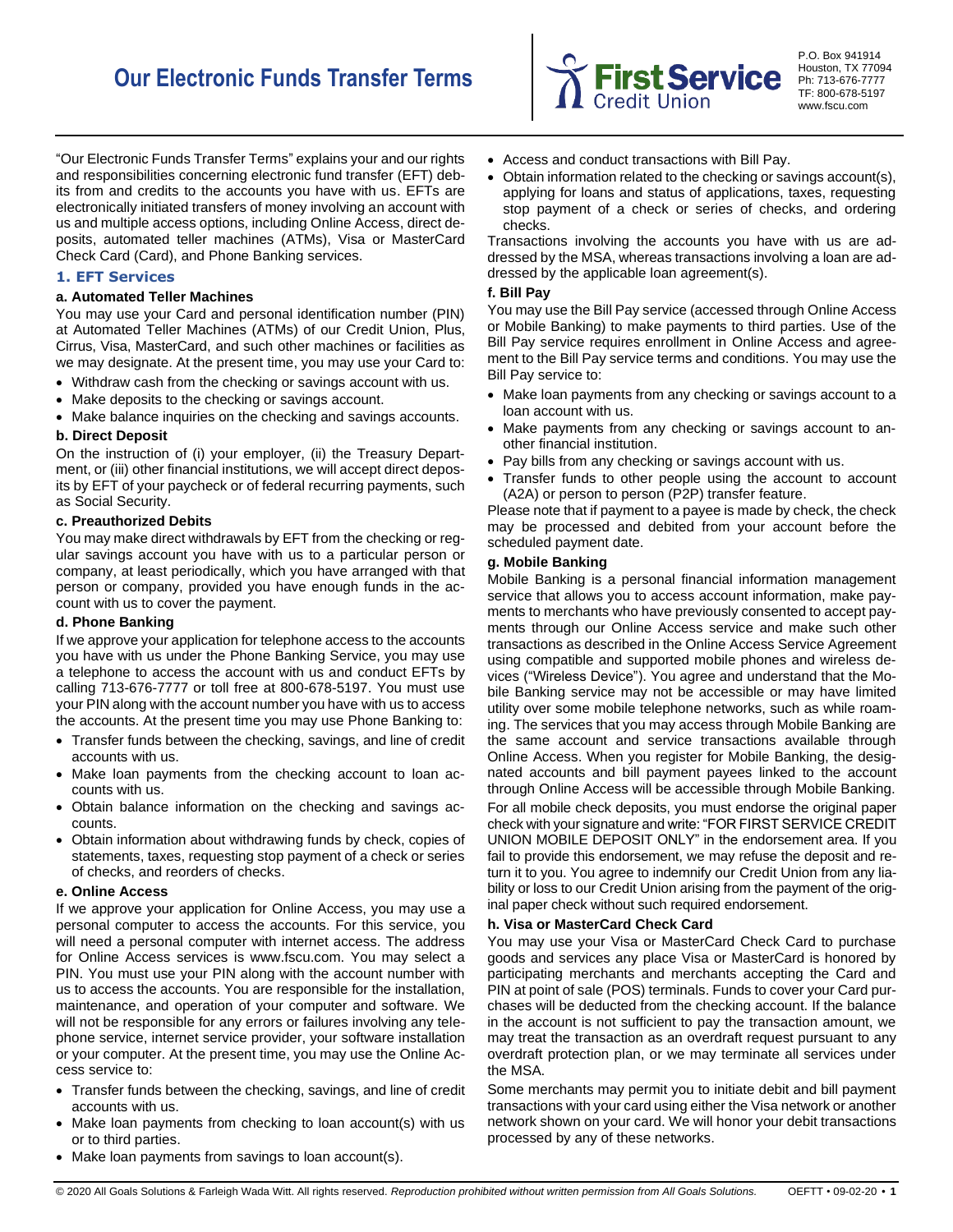Depending on our authorization protocols and network availability, transactions processed over other networks may or may not require you to use your PIN to validate a transaction. Generally, you enter your card number or swipe your card and provide or enter a PIN. You may instead be asked to sign a receipt or payment authorization. Provisions applicable only to Visa transactions (such as Visa's zero liability protections) will not apply to non-Visa debit transactions and the liability rules for other EFTs in the section titled "Member Liability" will apply.

## **i. Electronic Check Transaction**

You may authorize a merchant or other payee to make a one-time electronic payment from the checking account using information from your check to pay for purchases, pay bills or pay other obligations ("Electronic Check Transactions"). You agree that your authorization for an electronic check transaction occurs when you initiate such a transaction after receiving any required notice regarding the merchant's right to process the transaction or payment, including any written sign provided by the merchant at the time of your transaction. All terms governing electronic funds transfer services will apply to Electronic Check Transactions, except the \$50 and \$500 limits of liability for unauthorized transactions in Section 4 (Member Liability) of this disclosure. You remain responsible for notifying us of any unauthorized electronic check transaction shown on your statement.

## **2. Service Limitations**

## **a. Automated Teller Machines**

**1) Withdrawals.** Cash withdrawals from ATMs can be made as often as you like. You may withdraw up to \$500 (if there are sufficient funds in the account) per business day. For purposes of determining whether you have reached the daily limit, a day ends at midnight. Friday, Saturday, Sunday, and holidays are considered as one business day for the purposes of this limit.

## **b. Phone Banking**

The accounts with us can be accessed under Phone Banking via a touchtone telephone only. Not all push button phones are touchtone. Converters may be purchased for pulse and rotary dial phones. Phone Banking will be available for your convenience seven (7) days a week. This service may be interrupted for a short time each day for data processing. If you call during this time, you will hear a message directing you to call back. No transfer or withdrawal may exceed the funds available in an account with us. We reserve the right to refuse any transaction which would draw upon insufficient funds, exceed a credit limit, lower an account below a required balance or otherwise require us to increase our required reserve on the account.

## **c. Online Banking**

**1) Transfers.** You may make funds transfers to the accounts with us, or other accounts you authorize, as often as you like. Bill payer transactions are unlimited. You may transfer or withdraw up to the available balance in the account or available credit line at the time of the transfer, except as limited under other agreements. We reserve the right to refuse any transaction that would draw upon insufficient or unavailable funds, lower an account below a required balance or otherwise require us to increase our required reserve on the account.

**2) Account Information.** Account balance and transaction history information may be limited to recent account information. The availability of funds for transfer or withdrawal may be limited, due to the processing time for ATM transactions. See "Funds Availability of Deposits."

**3) Email and Stop Payment Requests.** We may not immediately receive email communications that you send and we will not act based on email requests until we actually receive your message and have a reasonable opportunity to act. Any stop payment request you transmit electronically is deemed to be a verbal request and will expire in fourteen (14) days unless confirmed in writing as addressed in the MSA. Contact us immediately regarding an unauthorized transaction or stop payment request.

## **d. Bill Pay A2A and P2P Transactions**

For A2A and P2P transfers, limits will be set at the time you use the service and will be disclosed to you prior to your use of the service.

### **e. Mobile Banking**

You are fully responsible for understanding how to use Mobile Banking before you actually do so, and you must use Mobile Banking in accordance with any use or operational instructions posted on our web site. You are also responsible for your use of your Wireless Device and the Mobile Banking Service software provided to you. If you authorize the use of biometric login (for example, fingerprint or retinal scan) for Mobile Banking, the service may be accessed using any biometric login recognized by your wireless device, even if it is not your own. If you have permitted another person to use their own biometrics to authorize activity on your wireless device, their biometrics will also gain access to Mobile Banking if you have authorized biometric login. We will not be liable to you for any losses caused by your failure to properly use Mobile Banking, the Software or your Wireless Device. You may experience technical or other difficulties related to Mobile Banking that may result in loss of data, personalization settings or other Mobile Banking interruptions. We assume no responsibility for the timeliness, deletion, misdelivery or failure to store any user data, communications or personalization settings in connection with your use of Mobile Banking. We assume no responsibility for the operation, security, or functionality of any Wireless Device or mobile network that you utilize to access Mobile Banking. Financial information shown on Mobile Banking reflects the most recent account information available through Mobile Banking, and may not be current. You agree that we are not liable for delays in updating account information accessed through Mobile Banking. We are not responsible for any actions you take based on information accessed through the Mobile Banking app that is not current. If you need the most current account information, you agree to contact us directly.

## **f. Visa or MasterCard Check Card**

There is no limit on the number of Visa or MasterCard Check Card purchase transactions you may make during a statement period. Visa or MasterCard purchases are limited to the balance available in an account. In addition, you may not make more than \$2,500 in purchases in one day. We reserve the right to refuse any transaction that would draw upon insufficient funds or require us to increase our required reserve on the account. We may set other limits on the amount of any transaction, and you will be notified of those limits. You are solely responsible for any disputes you may have with merchandise or services received using the Visa or MasterCard Check Card. We are not responsible for any damages, liability or settlement resolution as a result of the misrepresentation of quality, price, or warranty of goods or services by a merchant.

The use of a Card and Account with us are subject to the following conditions:

**1) Ownership of Cards.** Any Card or other device that we supply to you is our property and must be immediately returned to us, or to any person whom we authorize to act as our agent, or to any person who is authorized to honor the Card, according to instructions. The Card may be repossessed at any time at our sole discretion without demand or notice. You cannot transfer the Card or Account to another person.

**2) Honoring the Card.** Neither we nor merchants authorized to honor the Card will be responsible for the failure or refusal to honor the Card or any other device we supply to you. If a merchant agrees to give you a refund or adjustment, you agree to accept a credit to the account with us in lieu of a cash refund. You may not use the Card for any illegal or unlawful transaction. We may refuse to authorize any transaction that we believe may be illegal or unlawful.

**3) Visa Account Updater Service.** The account you have with us is automatically enrolled in the Visa Account Updater Service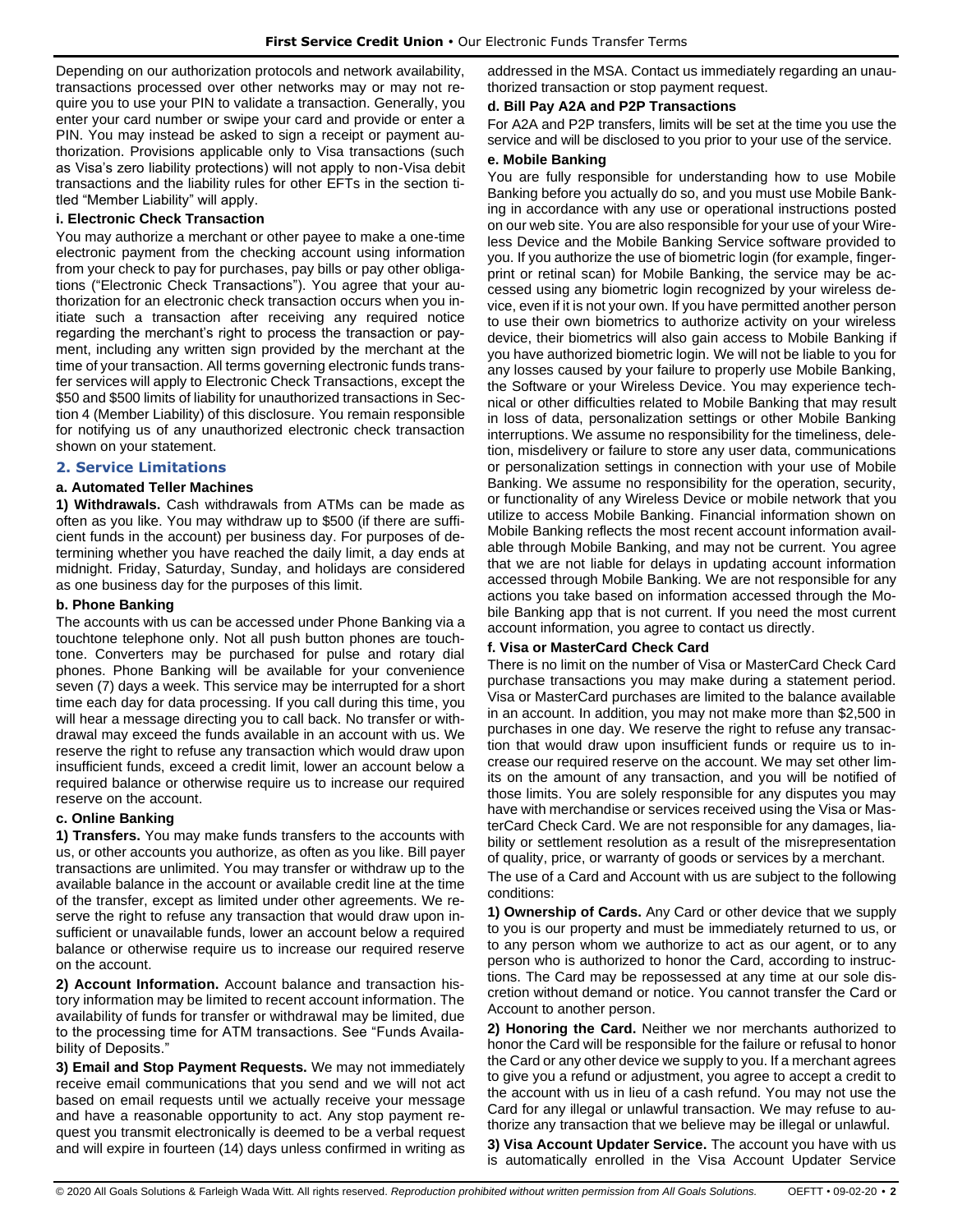(VAU). The service is provided as a benefit in order to facilitate uninterrupted processing of recurring charges you have authorized. Under the VAU service, if you have authorized a participating merchant to bill your Card for recurring payments, your new Card number and expiration date will automatically be sent to that merchant if we change your Card number (i.e. when replacing a lost or stolen Card). Card numbers are only supplied to merchants who participate in the VAU service. Because not all merchants participate in the VAU service, you should still notify each merchant when your Card number changes in order to permit recurring payments to continue to be charged to the account.

**4) MasterCard Automatic Billing Updater.** The account you have with us is automatically enrolled in the MasterCard Automatic Billing Updater Service (ABU). The service is provided as a benefit in order to facilitate uninterrupted processing of recurring charges you have authorized. Under the ABU service, if you have authorized a participating merchant to bill your Card for recurring payments, your new Card number and expiration date will automatically be sent to that merchant if we change your Card number (i.e. when replacing a lost or stolen Card). Card numbers are only supplied to merchants who participate in the ABU service. Because not all merchants participate in the ABU service, you should still notify each merchant when your Card number changes in order to permit recurring payments to continue to be charged to the account.

**5) Currency Conversion; International Transaction Fee.** Purchases and withdrawals made in foreign countries will be billed to you in U.S. dollars. The currency conversion rate for international transactions as established by Visa International, Inc. or Master-Card International, Inc. is a rate selected by Visa or MasterCard from the range of rates available in wholesale currency markets for the applicable central processing date, which rate may vary from the rate Visa or MasterCard itself receives, or the governmentmandated rate in effect for the applicable central processing date. In addition, you will be charged a cross-border transaction fee equal to 0.9% of the transaction amount for any card transaction made in a foreign country, irrespective of the currency in which the transaction is made, and a 0.2% currency conversion fee for any transaction initiated in a foreign currency.

#### **3. Security of Personal Identification Number**

The Personal Identification Number (PIN) is established for your security purposes. The PIN is confidential and should not be disclosed to third parties or recorded. You are responsible for safekeeping your PIN. You agree not to disclose or otherwise make your PIN available to anyone not authorized to sign on the accounts with us. If you authorize anyone to have or use your PIN, that authority will continue until you specifically revoke such authority by notifying us. You understand that person may use Online Access, online services or check card to review all of your account information and make account transactions. Therefore, we are entitled to act on transaction instructions received using your PIN and you agree that the use of your PIN will have the same effect as your signature in authorizing transactions.

If you authorize anyone to use your PIN in any manner, that authority will be considered unlimited in amount and manner until you specifically revoke such authority by notifying us and changing your PIN immediately. You are responsible for any transactions made by such persons until you notify us that transactions and access by that person are no longer authorized and your PIN is changed. If you fail to maintain or change the security of these PINs and we suffer a loss, we may terminate your electronic fund transfer and account services immediately.

### **4. Member Liability**

You are responsible for all transfers you authorize using your EFT services as explained in this disclosure, which is part of the MSA. If you permit other persons to use an EFT service, Card or PIN, you are responsible for any transactions they authorize or conduct on any of the accounts you have with us. However, tell us at once if you believe anyone has used the account, Card or PIN and accessed the accounts with us without your authority, or if you believe an electronic fund transfer has been made without your permission using information from your check. Telephoning is the best way of keeping your possible losses down. For Visa Check Card purchase transactions, if you notify us of your lost or stolen card, you will not be liable for any losses, provided you were not negligent or fraudulent in handling the Card and you provide us with a written statement regarding your unauthorized Card claim, otherwise the following liability limits will apply. For transactions using a MasterCard Check Card, if you promptly notify us of your lost or stolen card, you will not be liable for any losses, provided that you exercised reasonable care in safeguarding the Card against loss or theft. Otherwise, the following limits (applicable to all other transactions) will apply to transactions using the Card. For all other EFT transactions except Electronic Check Transactions, if you tell us within two (2) business days, you can lose no more than \$50 if someone accessed the account with us without your permission. If you do not tell us within two (2) business days after you learn of the unauthorized use of the account or EFT service, and we can prove that we could have stopped someone from accessing the account without your permission if you had told us, you could lose as much as \$500. In no event will you be liable for more than \$50 for unauthorized withdrawals from a line of credit account.

Also, if your statement shows EFTs that you did not make, tell us at once. If you do not tell us within sixty (60) days after the statement was mailed or accessible to you, you may not get back any money lost after the sixty (60) days if we can prove that we could have stopped someone from making the transfers if you had told us in time. If a good reason (such as a hospital stay) kept you from telling us, we will extend the time periods. If you believe that someone has used the Card or PIN without your permission or you have lost your Card, call: 713-676-7777 or toll free at 800-678-5197, or write to us at: P.O. Box 941914, Houston, TX 77094.

#### **5. Business Days**

Our business days are Monday through Friday. Holidays are not included.

## **6. Charges for EFT Services**

There are certain charges for EFT services, as described in "Our Rates & Service Charges." We reserve the right to impose service charges at a future date after we give you notice of such changes as required by law. If you request a transfer or check withdrawal from your personal line of credit account, such transactions may be subject to charges under the terms and conditions of your loan agreement. If you use an ATM that is not operated by us, you may be charged an ATM surcharge by the ATM operator or an ATM network utilized for such a transaction. The ATM surcharge will be debited from the account with us if you elect to complete the transaction.

## **7. Right to Receive Documentation**

#### **a. Periodic Statements**

All EFT transactions will be recorded on your periodic statement. You will receive a statement at least once every quarter. If you have an EFT transaction, you will receive a statement monthly.

#### **b. Preauthorized Credits**

If you have a direct deposit made to the account at least once every sixty (60) days from the same source and you do not receive a receipt (such as a pay stub), you can use Phone Banking or Online Access or you can call us at 713-676-7777 or toll free at 800-678- 5197 to find out whether or not the deposit has been made.

#### **c. Terminal Receipt**

You may get a receipt at the time you make any transaction of more than \$15 using an ATM, POS terminal or Visa or MasterCard Check Card.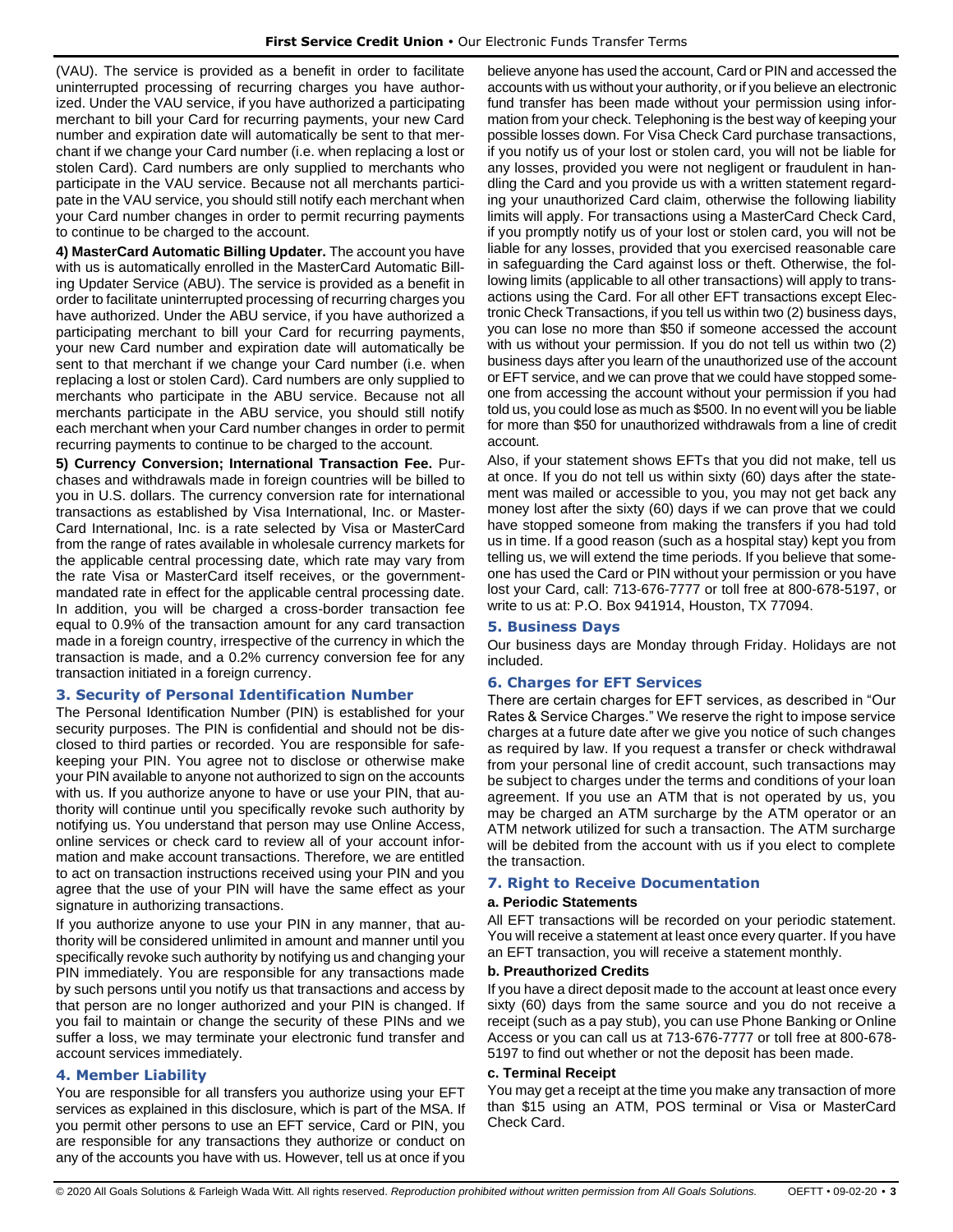## **8. Account Information Disclosure**

We will maintain the confidentiality and privacy of your information in accordance with our Privacy Notice. We will disclose information to third parties about the account or the transfers you make in the following circumstances:

- As necessary to complete transfers.
- To verify the existence of sufficient funds to cover specific transactions upon the request of a third party, such as a credit bureau or merchant.
- To comply with government agency or court orders.
- If you give us your written permission.

### **9. Our Liability for Failure to Make Transactions**

If we do not complete a transfer to or from an account with us on time or in the correct amount according to the MSA, we will be liable for your actual transaction loss or damage. Our sole responsibility for an error in a transfer will be to correct the error. You agree that neither we nor the service providers are responsible for any loss, property damage, or bodily injury, whether caused by the equipment, software, Credit Union, or by internet browser providers such as Microsoft (Microsoft Internet Explorer), Apple (Safari), Mozilla (Firefox), Google (Chrome) or by Internet access providers or by online service providers or by an agent or subcontractor for any of the foregoing. Nor will we or the service providers be responsible for any direct, indirect, special, or consequential economic or other damages arising in any way out of the installation, download, use, or maintenance of the equipment, software, online access services, or Internet browser or access software. In this regard, although we have taken measures to provide security for communications from you to us via the Online Access service and may have referred to such communication as "secured," we cannot and do not provide any warranty or guarantee of such security. In states that do not allow the exclusion or limitation of such damages, our liability is limited to the extent permitted by applicable law. We will not be liable for the following:

- If, through no fault of ours, you do not have adequate funds in an account to complete a transaction, the account is terminated or the transaction amount would exceed your credit limit on your line of credit.
- If you used the wrong identification code or you have not properly followed any applicable computer, Internet or Credit Union instructions for making transfers.
- If your computer fails or malfunctions or if our Online Access system was not properly working and such a problem should have been apparent when you attempted such a transaction.
- If the ATM where you are making the transfer does not operate properly, does not have enough cash or you use a Card improperly.
- If circumstances beyond our control (such as fire, flood, telecommunication outages, postal strikes, equipment, or power failure) prevent the transaction.
- If the account with us is frozen because of a delinguent loan or is subject to a legal process or other claim.
- If the error was caused by a system beyond our control such as your Internet Service Provider, any computer virus, or problems related to software not provided by us.
- If you have not given us complete, correct, and current instructions so we can make a transfer.
- If the error was caused by any applicable ATM or payment system network. The ATM machine may retain a Card in certain instances, in which event you may contact us about its replacement.

We may establish other exceptions in addition to those listed above.

# **10. Termination of EFT Services**

You agree that we may terminate your use of any EFT services if you, or any authorized user of an account or PIN, breach any term of the MSA, or if we have reason to believe that there has been an unauthorized use of a Card, account or identification code.

You or any other party to the account can terminate your use of any EFT services by notifying us in writing. Termination of service will be effective the first business day following receipt of your written notice. However, termination of EFT services will not affect the rights and responsibilities of the parties under the MSA for transactions initiated before termination.

## **11. Preauthorized Electronic Fund Transfers**

## **a. Stop Payment Rights**

If you have arranged in advance to allow a third party to make regular EFTs from the account(s) with us for money you owe them, you may stop payment of these preauthorized transfers from the account. You must notify us verbally or in writing at any time up to three (3) business days before the scheduled date of a preauthorized transfer. We may require written confirmation of the stop payment order to be made within fourteen (14) days of any verbal notification. If we do not receive the written confirmation, the verbal stop payment order will cease to be binding fourteen (14) days after it has been made.

## **b. Notice of Varying Amounts**

If regular payments may vary in amount, the person you are going to pay is required to tell you ten (10) days before each payment when it will be made and how much it will be. You may choose instead to get this notice only when the payment would differ by more than a certain amount from the previous payment or when the account would fall outside certain limits that you set.

## **c. Liability for Failures on Preauthorized Transfers**

If you order us to stop one of these payments three (3) business days or more before the transfer is scheduled, and we do not do so, we will be liable for your losses or damages.

## **12. Notices**

We reserve the right to change the terms of our EFT services. We will mail or make accessible a notice to you at least twenty-one (21) days before the effective date of any change, as required by law. Use of any EFT service is subject to existing regulations governing the account with us and any future changes to those regulations.

# **13. Statement Errors**

In case of errors or questions about EFTs, telephone us at 713- 676-7777 or toll free at 800-678-5197 and send us a written notice. We must hear from you no later than sixty (60) days after we sent the first statement on which the problem appears. In your notice:

- Tell us your name and account number.
- Describe the transfer you are unsure about, and explain as clearly as you can why you believe it is an error or why you need more information.
- Tell us the dollar amount of the suspected error.

If you tell us verbally, we may require that you send us your complaint or question in writing within ten (10) business days. We will tell you the results of our investigation within ten (10) business days after we hear from you and will correct any error promptly. For errors related to transactions occurring within thirty (30) days after the first deposit to the account (new accounts), we will tell you the results of our investigation within twenty (20) business days. If we need more time, however, we may take up to forty-five (45) days to investigate your complaint or question (ninety (90) days for POS (point of sale) transaction errors, new account transaction errors, or errors involving transactions initiated outside the United States). If we decide to do this, we will recredit the account within ten (10) business days (five (5) business days for Visa or MasterCard Check Card transactions) for the amount you think is in error, so that you will have the use of the money during the time it takes us to complete our investigation. If we ask you to put your complaint or question in writing and we do not receive it within ten (10) business days, we may not recredit the account.